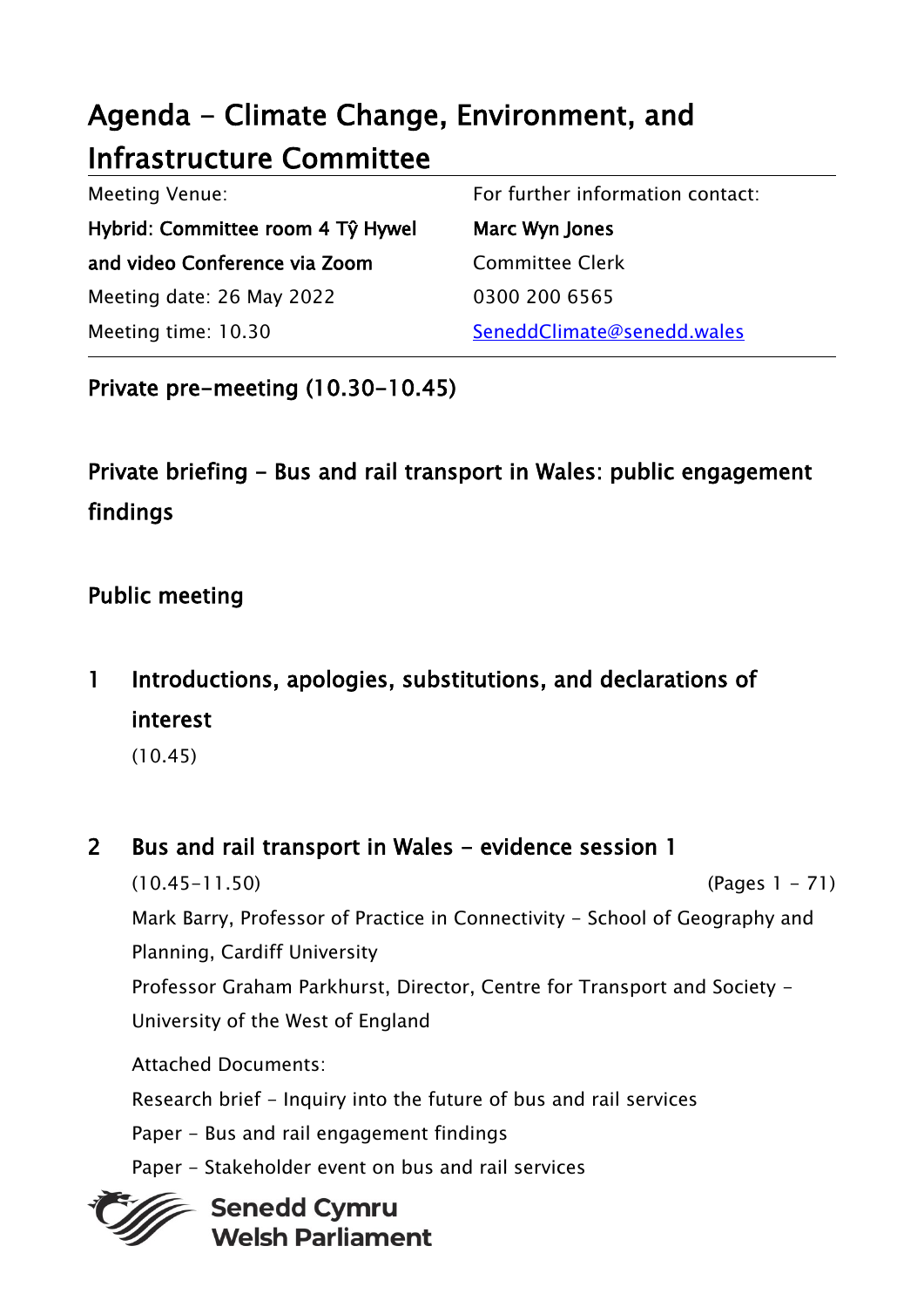Paper - Mark Barry, Professor of Practice in Connectivity Paper - Professor Graham Parkhurst

### Lunch break (11.50-12.20)

### Private pre-meeting (12.20-12.25)

3 Bus and rail transport in Wales - evidence session 2 (12.25-13.30) (Pages 72 - 81) Silviya Barrett, Director of Policy and Research - Campaign for Better **Transport** David Beer, Senior Manager Wales - Transport Focus Wales Joe Rossiter, Policy & External Affairs Manager - Sustrans Cymru, representing Transform Cymru Attached Documents: Paper - Campaign for Better Transport Paper - Transport Focus Wales Paper - Transform Cymru

## Break (13.30-13.40)

## 4 Bus and rail transport in Wales - evidence session 3

(13.40-14.45) (Pages 82 - 92) Bev Fowles, Vice Chairperson - Coach and Bus Association Cymru (CaBAC) Gemma Lelliott, Director for Wales - Community Transport Association (CTA) Jane Reakes-Davies, Chair - Confederation of Passenger Transport Cymru (CPT)

Josh Miles, Director – Confederation of Passenger Transport Cymru (CPT)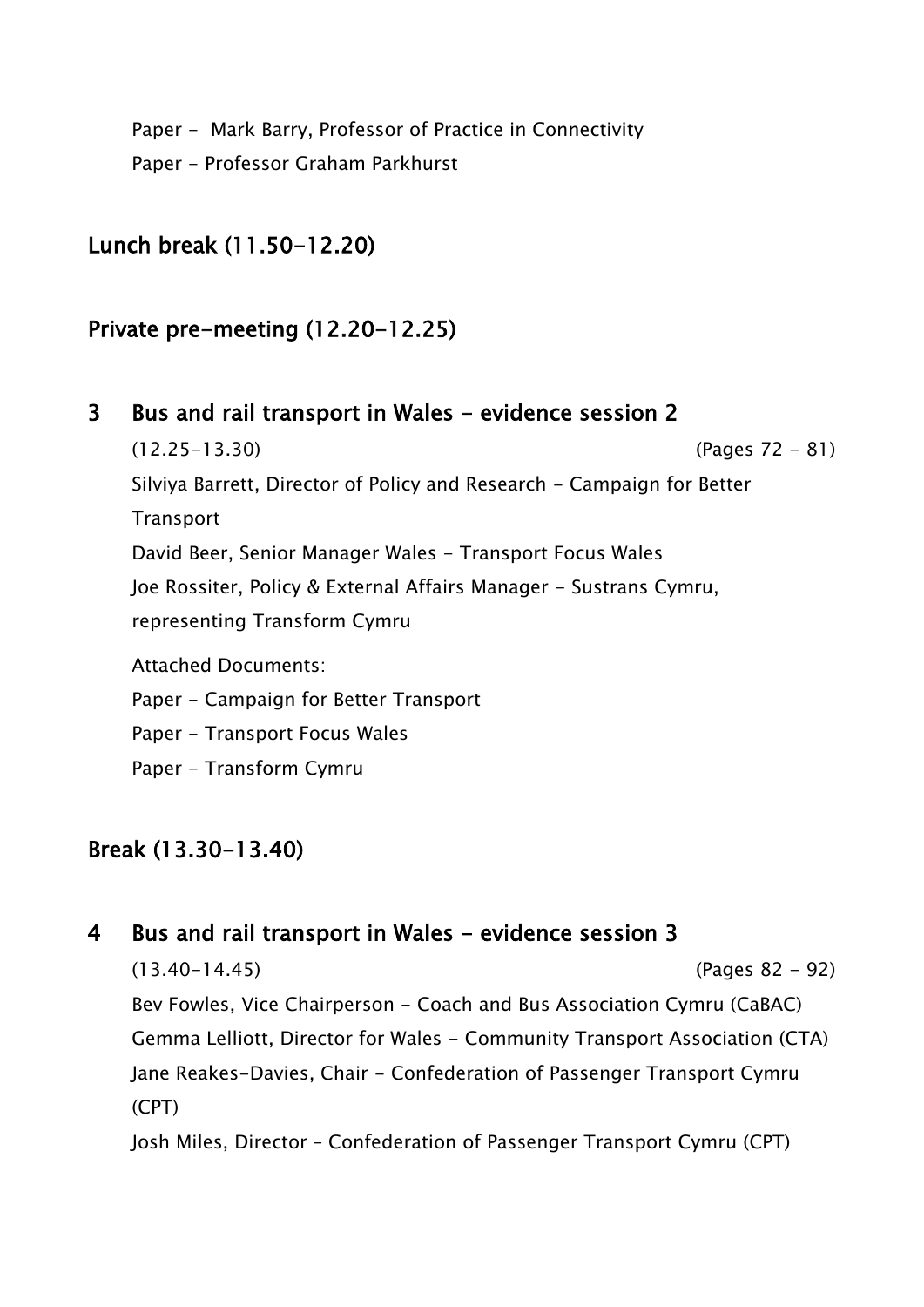Attached Documents:

Paper - Community Transport Association (CTA)

Paper - Confederation of Passenger Transport Cymru (CPT)

### 5 Papers to note

(14.45)

### 5.1 Bus and rail transport in Wales

(Pages 93 - 112)

Attached Documents:

Paper - Tim Peppin - Welsh Local Government Association (WLGA) - officer

response

Paper - Professor Kiron Chatterjee

#### 5.2 Water quality and sewage discharges: storm overflows

(Pages 113 - 122)

Attached Documents:

Welsh Government response to the Committee's report on storm overflows in Wales

#### 5.3 Scrutiny of Natural Resources Wales

(Pages 123 - 124)

Attached Documents:

Welsh Government response to the Committee's annual report on Natural Resources Wales

#### 5.4 Single use plastics

(Pages 125 - 127)

Attached Documents:

Letter from the Chair to the Minister for Climate Change in relation to the exclusion to the UK Internal Market Act for single use plastics

5.5 Common frameworks

(Pages 128 - 134)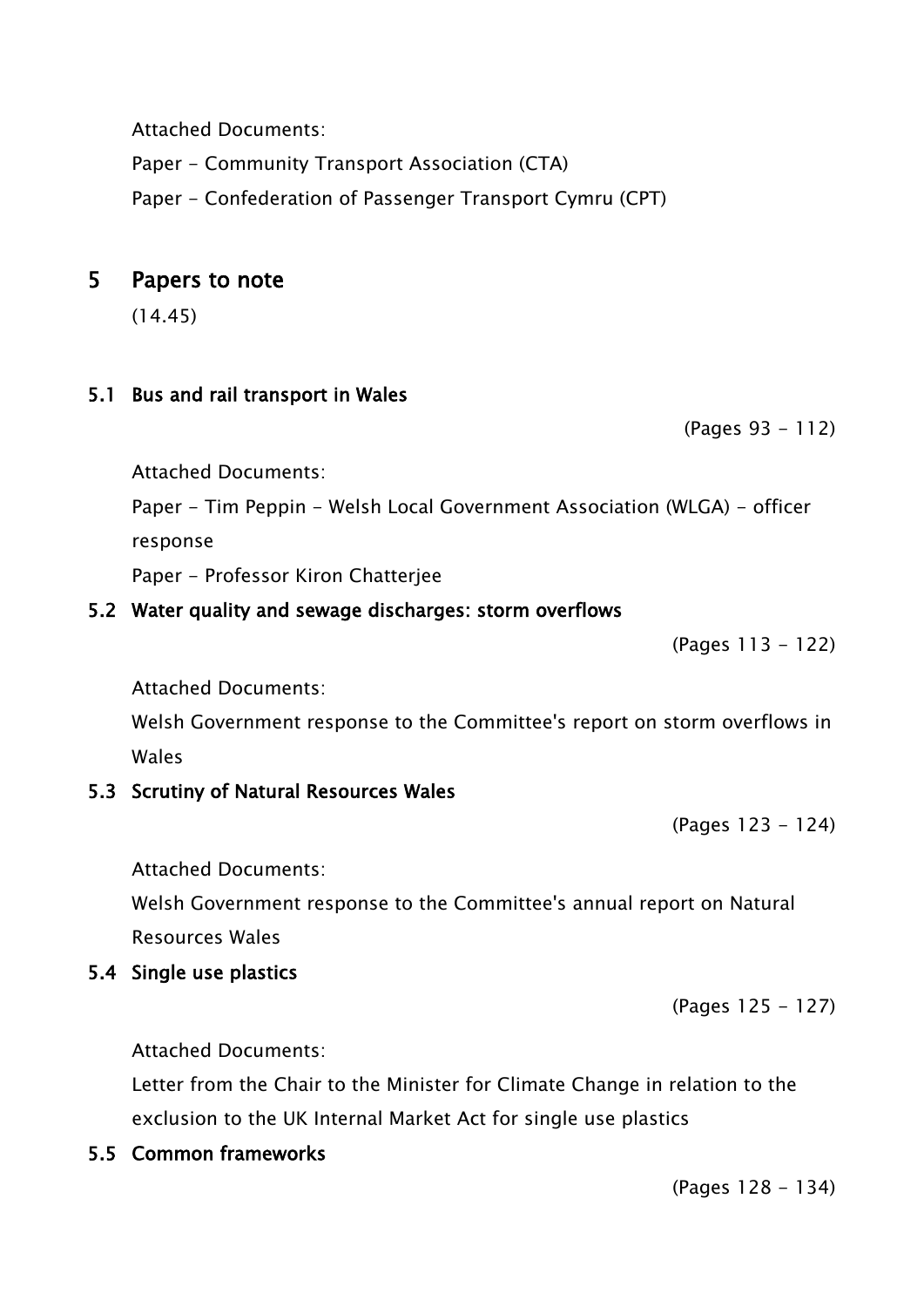Attached Documents:

Letter from the Convener, Net Zero, Energy and Transport Committee, The Scottish Parliament to the Chair in relation to environmental provisional common frameworks

Response from the Chair to the Convener, Net Zero, Energy and Transport Committee, The Scottish Parliament

Letter from the Chair to the Minister for Climate Change in relation to the Committee's report on provisional common frameworks for air quality, and for chemicals and pesticides

Letter from the Chair to the Chair, Common Frameworks Scrutiny Committee, House of Lords in relation to the Committee's report on provisional common frameworks for air quality, and for chemicals and pesticides Letter from the Chair to the Interim Chair, Environment, Food and Rural Affairs Committee, House of Commons in relation to the Committee's report on provisional common frameworks for air quality, and for chemicals and pesticides

#### 5.6 Energy price crisis

(Pages 135 - 136)

Attached Documents:

Letter from the Chair to the Minister for Climate Change in relation to the energy price crisis

# 5.7 Inter-Institutional Relations Agreement (IMG) for Housing, Local Government and Communities

(Page 137)

Attached Documents:

Letter from the Minister for Finance and Local Government to the Chair in relation to the Inter-Institutional Relations Agreement (IMG) for Housing, Local Government and Communities meeting on 24 May

# 5.8 Decarbonisation of housing - additional written evidence from stakeholders following the Committee's meeting on 28 April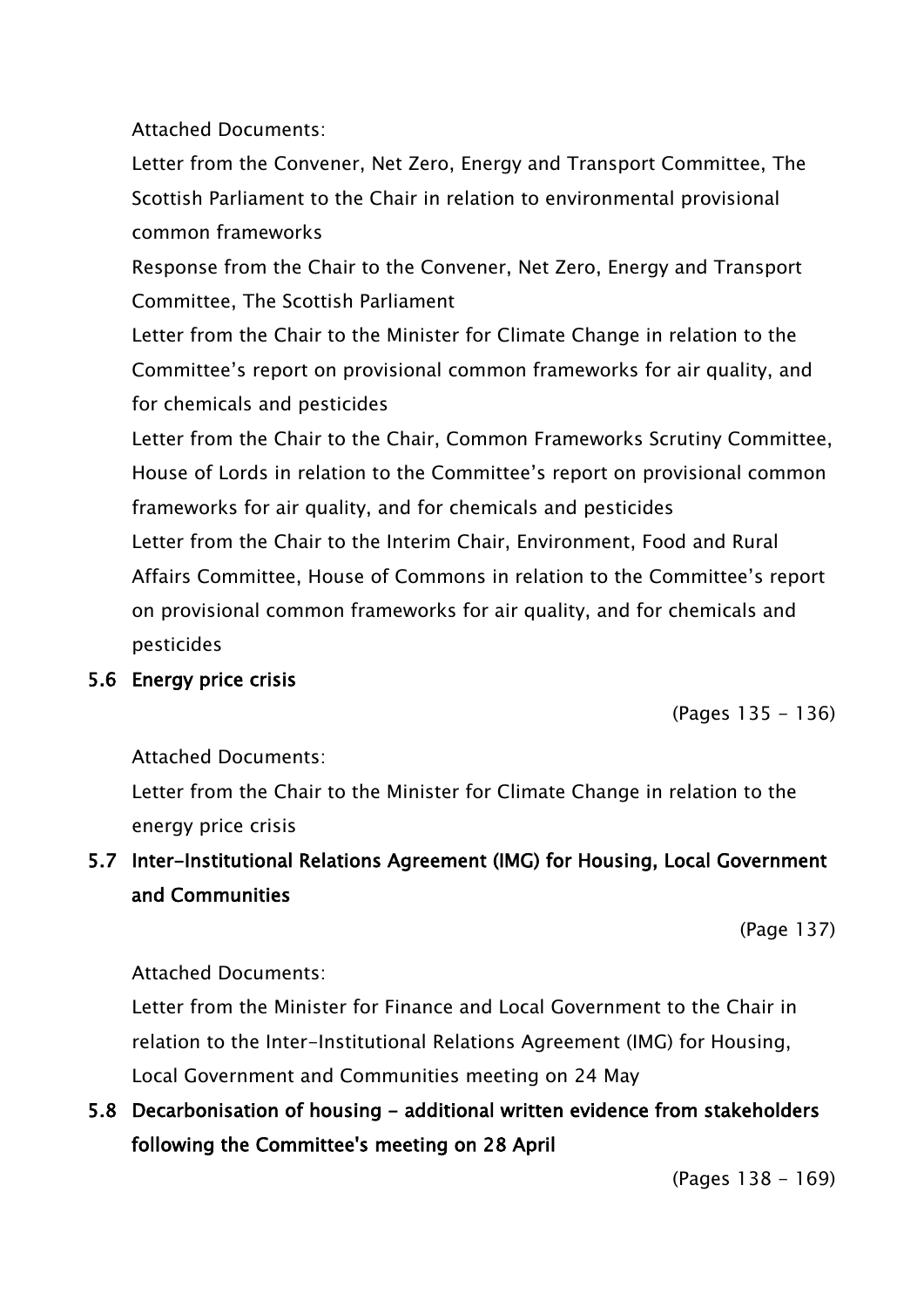Attached Documents:

Additional written evidence from Christopher Jofeh Additional written evidence from Dr Ed Green, Welsh School of Architecture Additional written evidence from Pobl Group Additional written evidence from Linc Cymru Additional written evidence from ClwydAlyn

### 5.9 Marine environment management: debate on Committee's report

Additional written evidence from Community Housing Cymru

(Pages 170 - 182)

Attached Documents:

Letter from RSPB Cymru in relation to the plenary debate on the Committee's report on the Welsh Government's marine policies Paper from Marine Conservation Society in relation to the plenary debate on the Committee's report on the Welsh Government's marine policies

## 5.10 The Queen's speech 2022 - proposed legislation

(Pages 183 - 184)

Attached Documents:

Letter from the Counsel General and Minister for the Constitution to the Chair of the Legislation, Justice and Constitution Committee in relation to the UK Government's proposed legislation outlined in the Queen's speech 2022

# 6 Motion under Standing Order 17.42 (vi) and (ix) to resolve to exclude the public from the remainder of today's meeting (14.45)

# Private meeting (14.45-15.00)